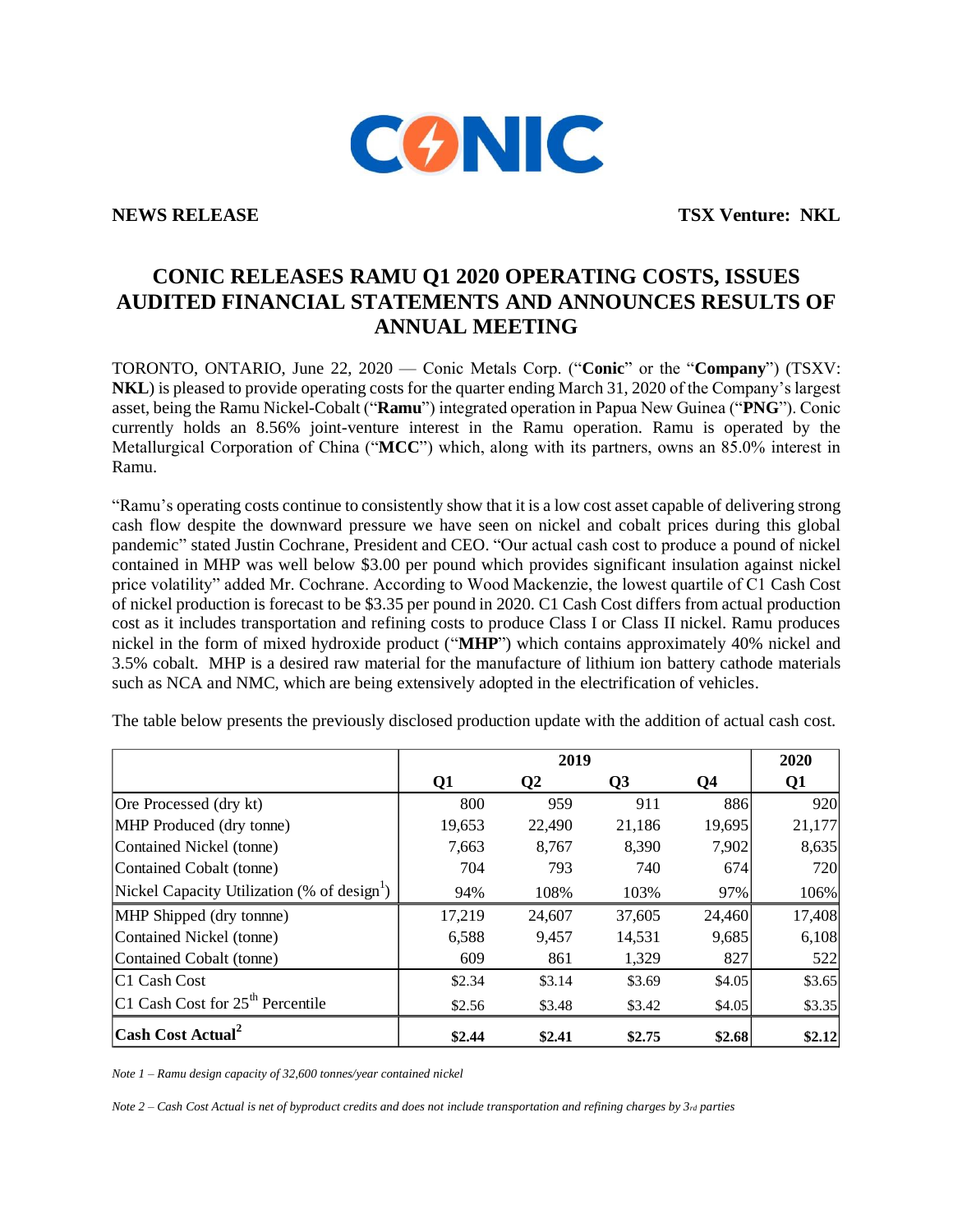A. Conic has included certain performance measures in this press release that do not have any standardized meaning prescribed by International Financial Reporting Standards ("**IFRS**"), including (i) C1 Cash Cost and (ii) Cash Cost Actual. C1 Cash Cost is a metric published independently by Wood Mackenzie. The C1 Cash Cost presented is annualized cash cost to produce one pound of finished nickel product based on Wood Mackenzie's analysis of global refined nickel operations. The presentation of these non-IFRS measures is intended to provide additional information and should not be considered in isolation or as a substitute for measures of performance prepared in accordance with IFRS. Other companies may calculate these non-IFRS measures differently. Note these figures have not been audited and are subject to change.

## **Audited Financial Statements**

On June 15, 2020, the Company filed its initial Audited Financial Statements and Management's Discussion and Analysis for the period ended December 31, 2019. Mr. Cochrane commented on the filings "Conic finished the year with over US\$4.4 million in cash and US\$13.0 million in net working capital and repaid US\$17.2 million of its Ramu operating debt on January 1st, 2020. These are outstanding results for Ramu which we believe is one of the best nickel-cobalt operations in the World."

Additionally, Conic expects to file quarterly financial statements for the period ended March 31, 2020 (and related management's discussion and analysis thereon) (collectively, the "**Q1 2020 Disclosure Documents**") at the earliest opportunity and currently expects to file them no later than July 14, 2020, as previously announced.

## **Annual General and Special Meeting Results**

The Company also announced today the voting results for the election of its board of directors, which took place at the Company's Annual General and Special Meeting held on June 19, 2020 in Toronto, Ontario, Canada. The number of directors was set at five and all of the nominees listed in the management proxy circular dated May 15, 2020 (the "**Circular**") were elected as directors of Conic at the meeting. Detailed results of the votes are set out below:

| <b>Election of Directors</b> | <b>Outcome of the Vote</b> |              |           |                 |               |
|------------------------------|----------------------------|--------------|-----------|-----------------|---------------|
|                              |                            | Votes for    | Votes for | Votes           | <b>V</b> otes |
|                              |                            | (# )         | (% )      | withheld $(\#)$ | withheld      |
|                              |                            |              |           |                 | (% )          |
| Justin Cochrane              | Elected                    | 25,176,436   | 98.832%   | 297,647         | 1.168%        |
| Candace MacGibbon            | Elected                    | 25,393,032   | 99.682%   | 81,051          | 0.318%        |
| Anthony Milewski             | Elected                    | 25,073,706   | 98.428%   | 400,377         | 1.572%        |
| Maurice Swan                 | Elected                    | 25, 197, 156 | 98.913%   | 276,927         | 1.087%        |
| Philip Williams              | Elected                    | 25,200,106   | 98.924%   | 273,977         | 1.076%        |

At the Annual General and Special Meeting, the shareholders of the Company also approved: (i) the appointment of Baker Tilly WM LLP as auditor and authorized the directors to fix their remuneration; and (ii) on a disinterested basis, authorized the omnibus long-term incentive plan of the Company and ratified certain grants thereunder, all as more particularly described in the Circular. The voting results on each resolution are set out below:

| <b>Set Number of Directors at 5</b> |            |                |  |  |  |
|-------------------------------------|------------|----------------|--|--|--|
| Outcome of the Vote                 |            |                |  |  |  |
|                                     | Votes for  | Votes withheld |  |  |  |
| Carried                             | 25,333,295 | 140.788        |  |  |  |
|                                     | 99.447%    | 0.553%         |  |  |  |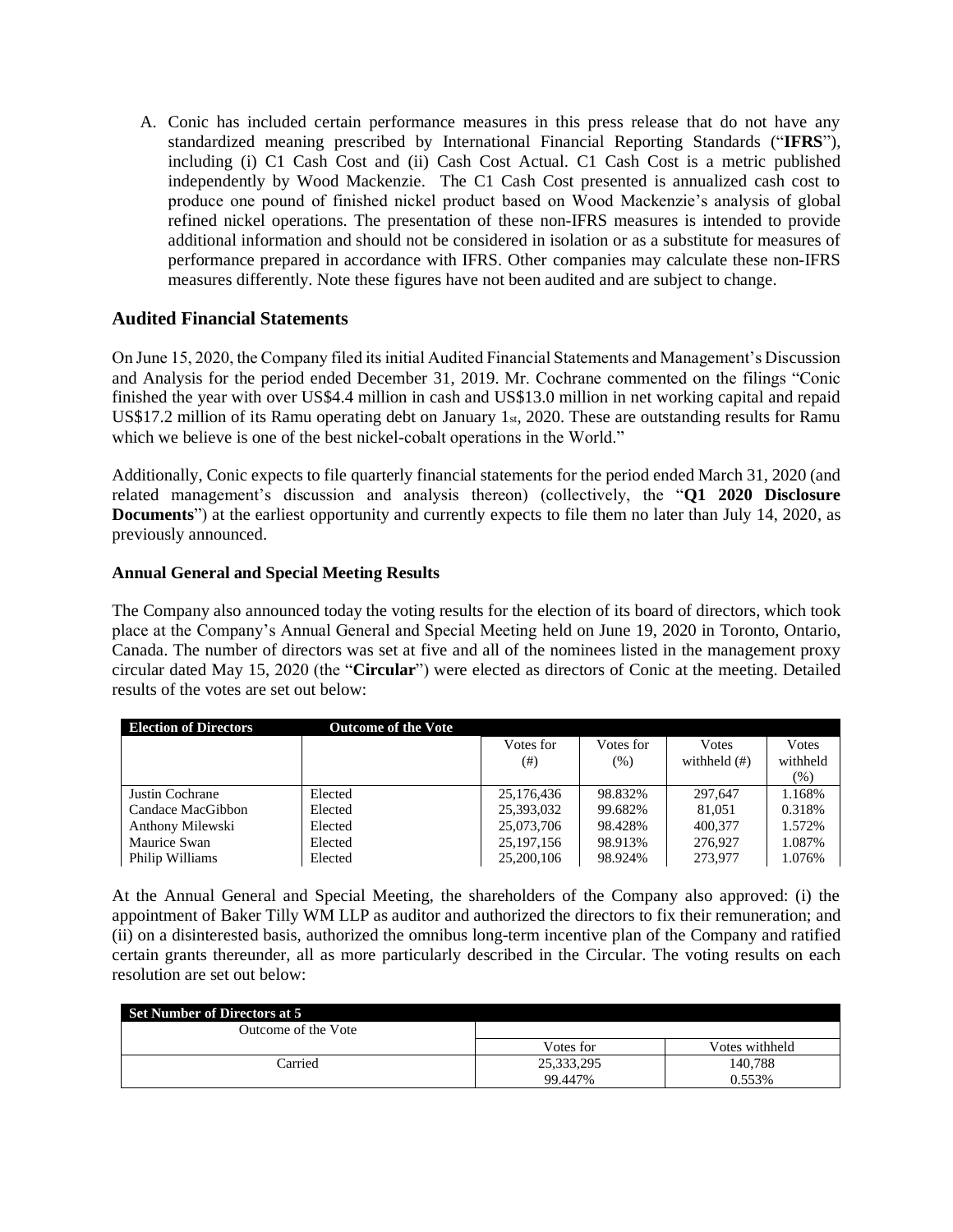| <b>Appointment of Auditor</b>                       |            |                |
|-----------------------------------------------------|------------|----------------|
| Outcome of the Vote                                 |            |                |
|                                                     | Votes for  | Votes withheld |
| Carried                                             | 31,820,074 | 294,510        |
|                                                     | 99.083%    | 0.917%         |
|                                                     |            |                |
| <b>Approval of Omnibus Long-Term Incentive Plan</b> |            |                |
| Outcome of the Vote *                               |            |                |
|                                                     | Votes for  | Votes withheld |
| Carried                                             | 16,201,992 | 2,422,635      |
|                                                     | 86.992%    | 13.008%        |

*\* Excluding an aggregate of 6,849,456 common shares beneficially owned by insiders of the Company in accordance with the rules of the TSX Venture Exchange.*

### **About Conic**

Conic Metals Corp. is a base metals company offering direct exposure to nickel and cobalt, both being critical elements of electric vehicles and energy storage systems. Conic holds an 8.56% joint-venture interest in the producing, long-life and world-class Ramu Nickel-Cobalt Operation located in Papua New Guinea which provides Conic with significant attributable nickel and cobalt production. In addition, Conic manages a portfolio of 11 nickel and cobalt royalties on development and exploration projects in Canada and Australia. Conic will continue to invest in a battery metals-focused portfolio of streams, royalties and direct interests in mineral properties containing battery metals.

#### **Cautionary Note Regarding Forward-Looking Statements**

This news release contains certain information which constitutes 'forward-looking statements' and 'forward-looking information' within the meaning of applicable Canadian securities laws. Any statements that are contained in this news release that are not statements of historical fact may be deemed to be forwardlooking statements. Forward-looking statements are often identified by terms such as "may", "should", "anticipate", "expect", "potential", "believe", "intend" or the negative of these terms and similar expressions. Forward-looking statements in this news release include, but are not limited to: statements with respect to the business; and, assets of Conic and its strategy going forward; statements with respect to the operational and financial results of the Ramu project; statements with respect to the prospects of nickel and cobalt in the global electrification of vehicles; statements related to the impact of COVID-19 on the Company's business, operations and prospects; statements with respect to the timing of the filing of the Q1 2020 Disclosure Documents; and statements with respect to the business and assets of Conic and its strategy going forward. Readers are cautioned not to place undue reliance on forward-looking statements. Forwardlooking statements involve known and unknown risks and uncertainties, most of which are beyond the Company's control. Should one or more of the risks or uncertainties underlying these forward-looking statements materialize, or should assumptions underlying the forward-looking statements prove incorrect, actual results, performance or achievements could vary materially from those expressed or implied by the forward-looking statements.

The forward-looking statements contained herein are made as of the date of this release and, other than as required by applicable securities laws, the Company does not assume any obligation to update or revise them to reflect new events or circumstances. The forward-looking statements contained in this release are expressly qualified by this cautionary statement.

### **Neither the TSX Venture Exchange nor its Regulation Services Provider (as that term is defined in the policies of the TSX Venture Exchange) accepts responsibility for the adequacy or accuracy of this**